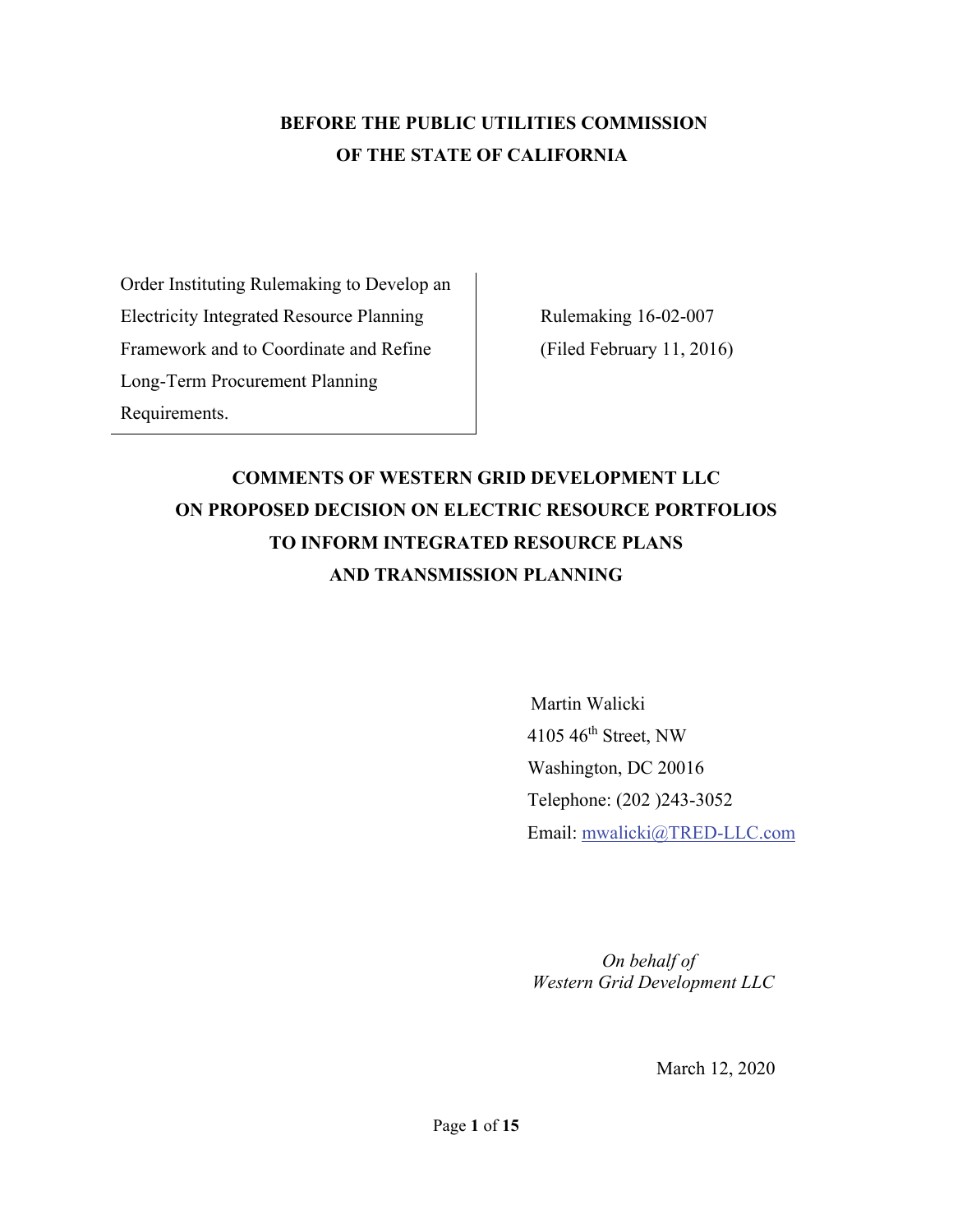#### **BEFORE THE PUBLIC UTILITIES COMMISSION OF THE STATE OF CALIFORNIA**

Order Instituting Rulemaking to Develop an Electricity Integrated Resource Planning Framework and to Coordinate and Refine Long-Term Procurement Planning Requirements.

Rulemaking 16-02-007 (Filed February 11, 2016)

# **COMMENTS OF WESTERN GRID DEVELOPMENT LLC ON PROPOSED DECISION ON ELECTRIC RESOURCE PORTFOLIOS TO INFORM INTEGRATED RESOURCE PLANS AND TRANSMISSION PLANNING**

Western Grid Development LLC (Western Grid)<sup>1</sup> hereby submits comments on Administrative Law Judge Julie Fitch's February 21, 2020 Proposed Decision ("Proposed Decision") with respect to electric resource portfolios that will inform integrated resource plans and transmission planning. Western Grid offers the following comments for the Commission's consideration.

The Commission should amend the Proposed Decision to provide guidance to the California Independent System Operator ("CAISO" ) that it is essential to include in its Transmission Plan alternatives that allow gas plants to close in Southern California—in the interest of meeting SB

http://www.caiso.com/Documents/Draft\_2019-2020TransmissionPlan-January312020.pdf

<sup>&</sup>lt;sup>1</sup> Western Grid has proposed the Pacific Transmission Expansion Project ("PTE" or "PTEP") that is a 2,000 MW controllable HVDC subsea transmission cable that the CAISO has found will allow **existing supply available to the Diablo Canyon 500 kV switchyard or new sources of offshore wind** to be delivered to the West LA Basin and reduce local capacity requirements in the West LA Basin thereby allowing 1,993 MWs of gas plant generating capacity to close. PTE is described in Section 4.8.2 of the CAISO's draft Transmission Report issued January 31, 2020 ("Draft Report").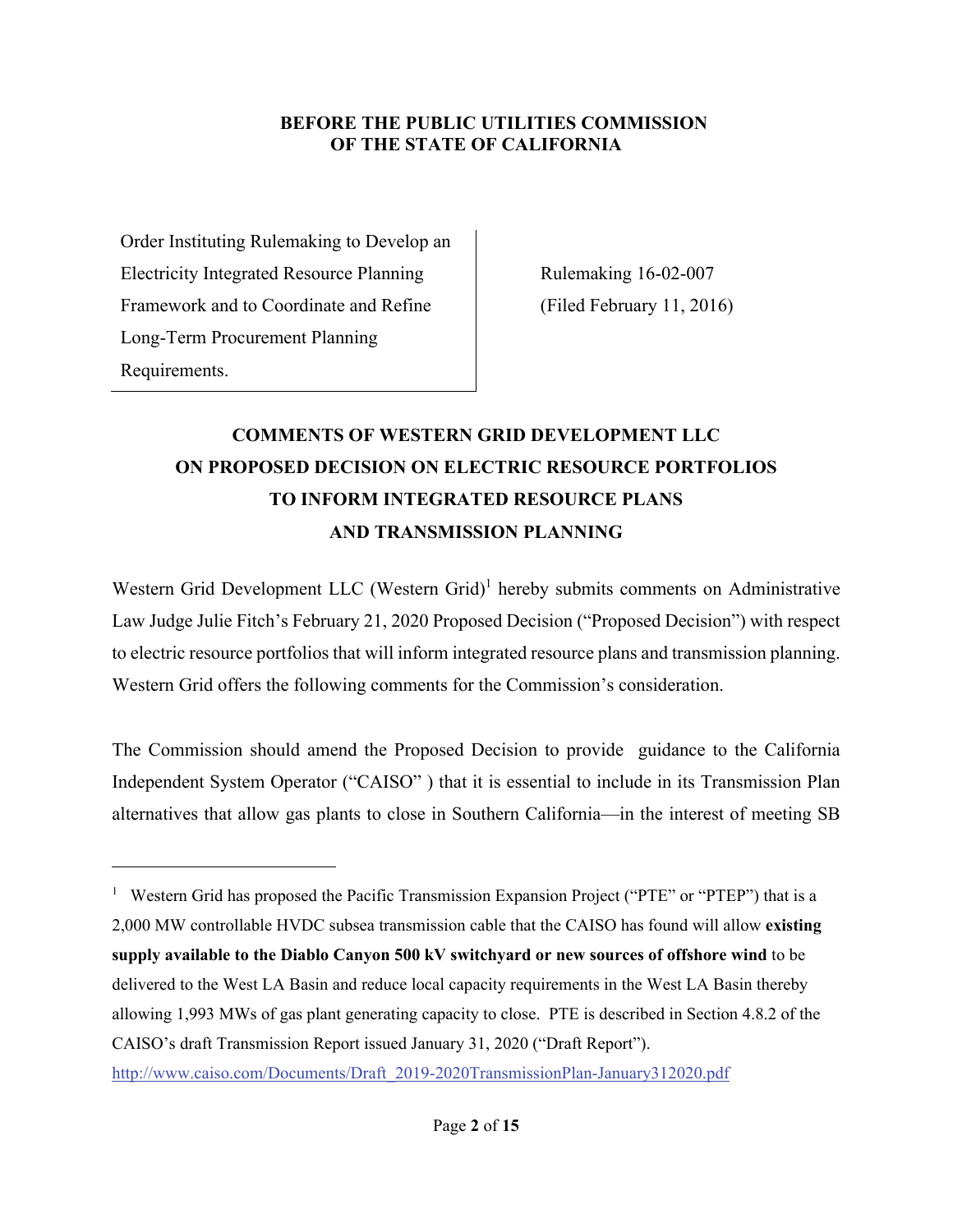100's requirements including both carbon reduction and benefits for disadvantaged communities. Absent this clarification, the portfolios adopted in the Proposed Decision will have the unintended effect of undervaluing transmission projects that can allow for the responsible phasing out of gas plants , thereby diminishing the likelihood of meeting the clean energy and zero-carbon resource mandate in Senate Bill 100 ("The One Hundred Percent Clean Energy Act of 2018").<sup>2</sup> This result was observed in the 2019-2020 Transmission Planning process where the CAISO analyzed such transmission projects under its test for "economic" projects stating in its Draft Report (as it did last year) that:

> Further, *there are no applicable federal or state policies at this time* that necessitate planning for reduced local capacity levels beyond state policies for generation relying on coastal waters for once-through-cooling, and those needs have been addressed in previous transmission plans.<sup>3</sup>

As a result, the CAISO conducted its local capacity studies "under the economic analysis framework, as there is currently not a basis for identifying solutions on a reliability basis or policy basis."4

The Proposed Decision would adopt a Reference System Plan ("RSP") for 2030 that would include virtually all the existing gas-fired generation. When applying its economic analysis, the inclusion of these gas plants in the RSP will cause the CAISO to continue to place a very low value on the ability of a transmission project to reduce LCR needs currently provided by gas-fired capacity. *The combination of the inclusion of the existing gas plants in the RSP and the absence of any indication from the Commission that the CAISO should plan for transmission alternatives to existing gas-fired capacity has caused the CAISO to make a "conservative" assumption on the value of the ability of a transmission project to reduce LCR*. As a result, CAISO studies continue to show that the gas plants are necessary and, therefore, there is little, if any, benefit to a

<sup>&</sup>lt;sup>2</sup> An act to amend Sections 399.11, 399.15, and 399.30 of, and to add Section 454.53 to the Public Utilities Code, relating to energy (September 10, 2018).

<sup>3</sup> Section4.3.4 of Draft Report, *Supra* at note 1.

<sup>4</sup> I*d.*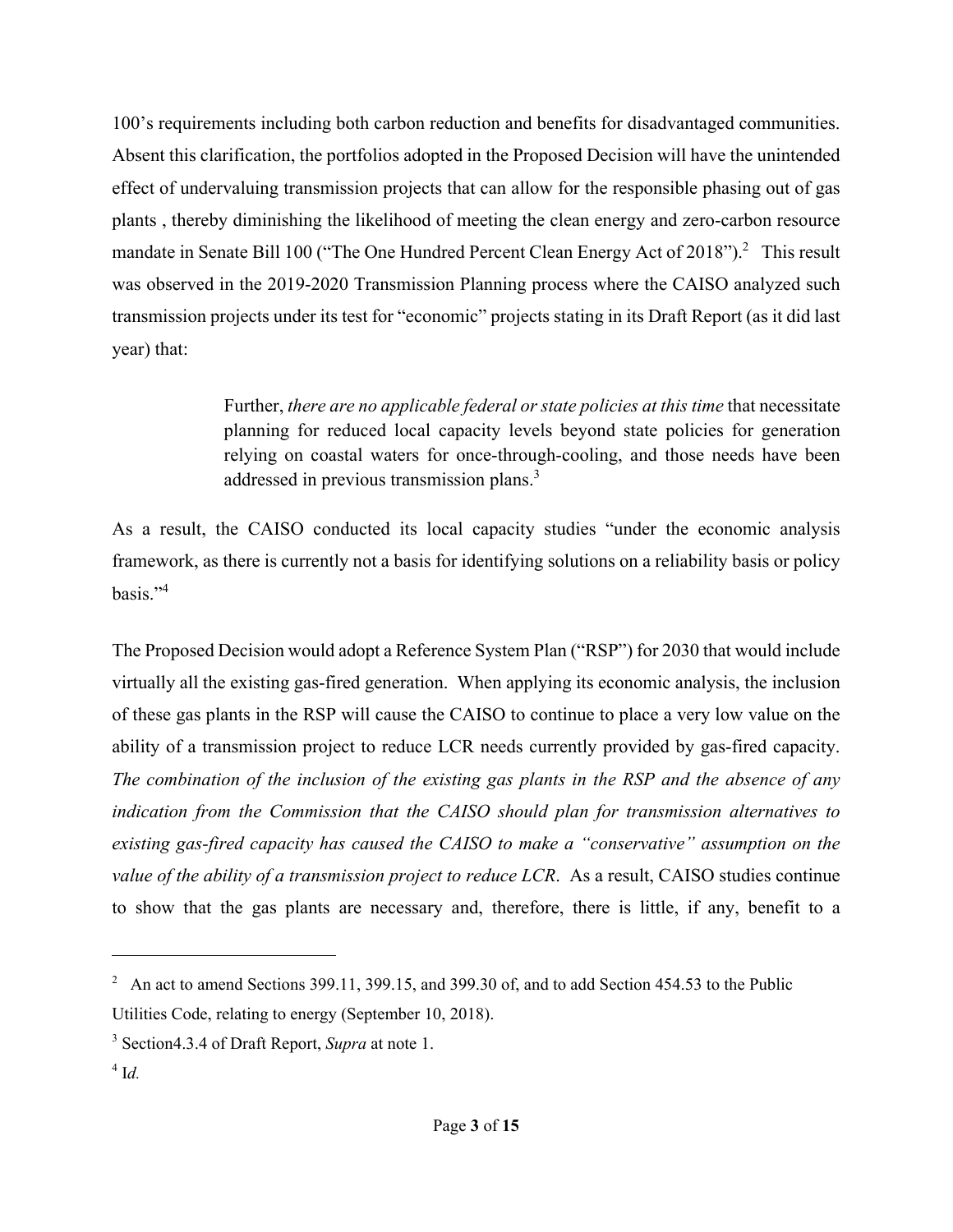transmission project that would reduce the need for the gas plants and allow them to close. Recognizing that this is a result that is at odds with the SB 100 goal of phasing out gas plants, the CAISO has clearly indicated a need for more direction from the Commission before it will move away from using conservative assumptions in its transmission planning process ("TPP").

Therefore, the Commission should clarify that SB 100 creates a clear state public policy requiring all reasonable efforts to achieve a zero-carbon portfolio including the phasing out of gas-fired generation. The Commission should also clarify and request that the CAISO, in its TPP, study an additional public policy sensitivity scenario to identify transmission projects that will allow gas plants to close while providing other renewable integration and LCR reduction benefits. The Commission should also request the CAISO, in selecting a public policy transmission alternative, to consider whether the transmission project can provide sufficient grid support and operating flexibility. The Commission should also make clear to the CAISO that any need for additional system capacity will be adequately dealt with through Procurement Proceedings during the long lead-time for transmission projects that generally require 7-10 years or more (seven years in the case of PTEP) for permitting and construction. Recognizing that reductions in LCRs and the closure of gas plants by 2045 will be challenging, the Commission should ask the CAISO to give priority to the reduction of LCRs in the disadvantaged neighborhoods of LA.

Moreover, it is important for the Commission to clarify in its decision on the RSP that while gas plants may be included in the RSP until alternatives are identified, the CAISO should initiate studies that determine which gas plants are not needed if transmission alternatives could facilitate their closure. Without this direction, the inclusion of gas plants in the RSP will create a neverending need for the gas plants even where the CAISO has expressly found that a transmission project like PTEP can allow almost 2,000 MWs of gas plants in the West LA basin to close in 2027. Indeed, the Commission should make clear that any such transmission project addresses a compelling state public policy requirement and should be reflected in the transmission planning process. Thus, considering the long list of public policy benefits identified by the legislature in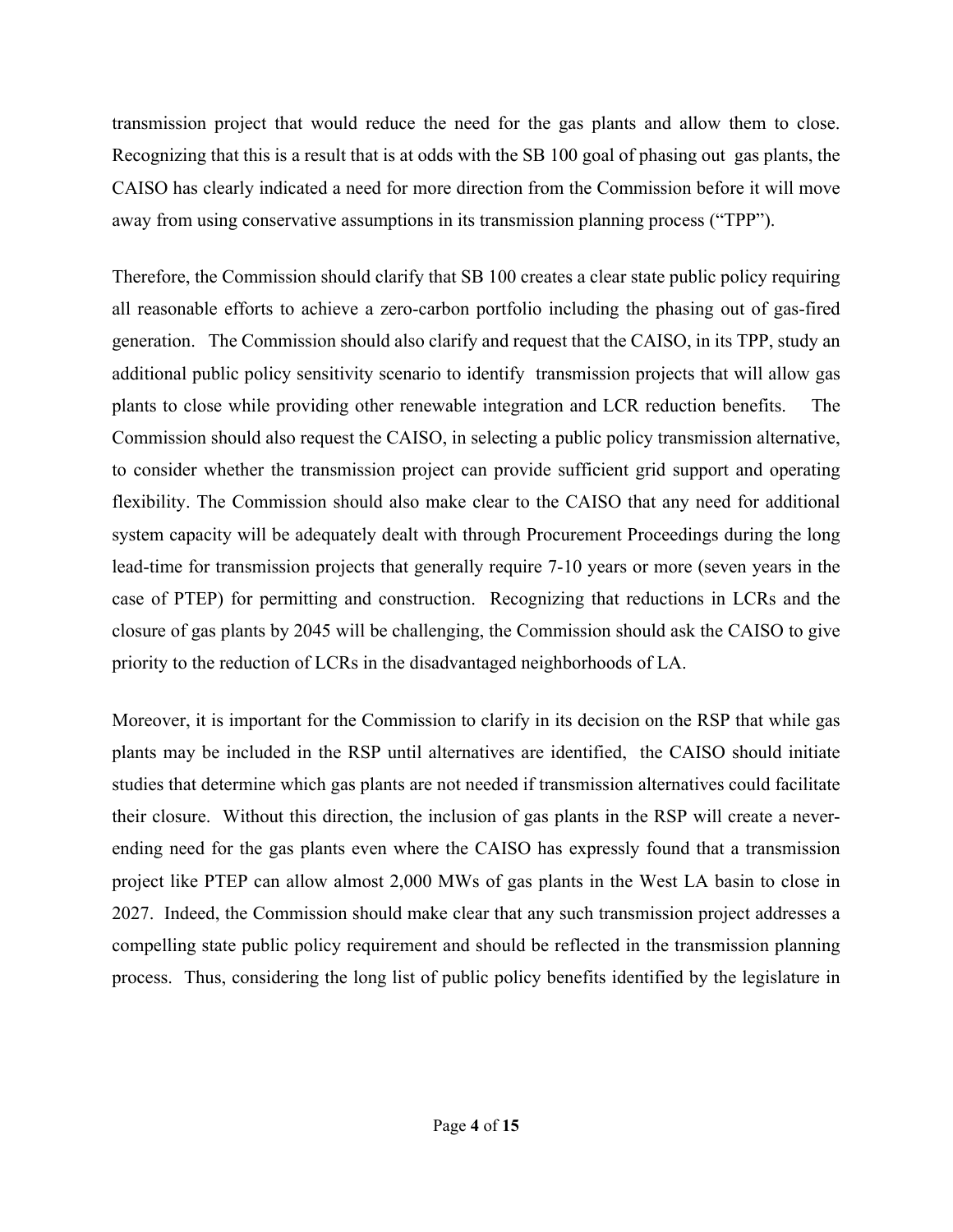SB 100, it is clearly not appropriate for the CAISO to value LCR reduction benefits "conservatively within its TPP."5

### **THE COMMISSSION SHOULD PROVIDE GUIDANCE TO THE CAISO THAT CAISO MUST EVALUATE TRANSMISSION SOLUTIONS THAT COULD FACILITATE THE SHUT DOWN OF GAS PLANTS**

Section 1 of Senate Bill 100 establishes a clear State policy to achieve a zero-carbon resource portfolio that will serve **all** retail sales of electricity in California by December 31, 2045. Section 2 of SB 100 amends Section 399.11(b) of the Public Utilities Code<sup>6</sup> and articulates a number of unique benefits this policy is designed to achieve, including but not limited to, displacing fossil fuel consumption within the state, reducing air pollution, reducing emissions of greenhouse gases associated with electric generation, and contributing to the safe and reliable operation of the electrical grid. Section 399.11 also specifies that "new and modified electric transmission facilities may be necessary to facilitate the state achieving its renewables portfolio standard targets." And, Section 399.11 finds that SB 100 "is necessary to improve California's air quality and public health, **particularly in disadvantaged communities**…"

Judge Fitch's Proposed Decision<sup>7</sup> adopts resource portfolios that will form the basis for the CAISO's transmission planning. Unfortunately, because the portfolios retain virtually all the existing gas plants through the 10-year planning period ending in 2030, the recommended portfolio results in transmission planning that is not consistent with either the letter or spirit of SB 100. As stated above, despite SB 100, the CAISO does not recognize any State or Federal policy that warrants recommending transmission investments needed to allow the gas plants to close.<sup>8</sup> Thus, in the absence of state or federal public policy requirements and direction, the CAISO studies transmission projects that can reduce LCRs and allow gas plants to close using its "economic"

<sup>&</sup>lt;sup>5</sup> See Section 2, of SB 100 amending Section 3.99.11 (b) of the Public Utility Code (September 10, 2018).

<sup>6</sup> *Id. (emphasis added)*

<sup>7</sup> *See* Recommended Decision at 3.

<sup>8</sup> *Supra* at note 3.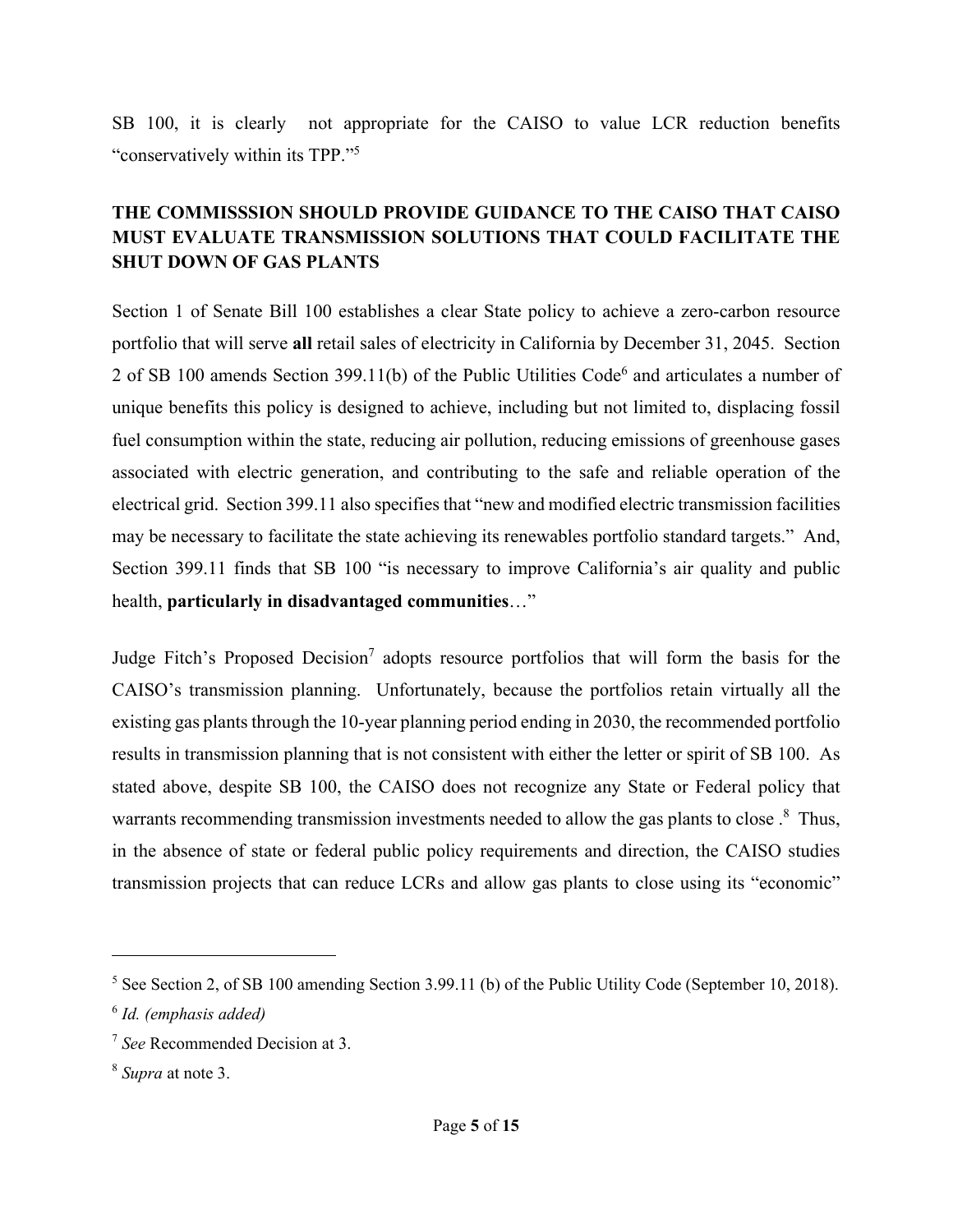criteria.<sup>9</sup> Then, in applying the economic analysis, the CAISO Draft Report<sup>10</sup> clearly states, as it did last year, that it assigns a *conservative* (i.e., very low) value to the benefits a transmission project can provide in reducing LCR's and, thereby, reducing the need to keep the gas plants open in the West LA Basin. In this regard, the CAISO stated that: $11$ 

The [PTE] project provides other benefits for which the CAISO is valuing with conservative assumptions *currently*, due to uncertainty regarding future reliance on gasfired generation for system and flexible needs.

The CAISO went on to explain that:

The uncertainty regarding the extent to which gas-fired generation will be needed to meet those system and flexible capacity requirements necessitated *taking a conservative approach in this planning cycle in assigning a value to upgrades potentially reducing local gas-fired generation capacity requirements.* The CAISO accordingly placed values on benefits associated with reducing local gas-fired generation capacity requirements *primarily on the difference between the relevant local area capacity price and system capacity prices.12* **This conservative assumption was a key difference** between the economic benefits calculated in this study, and the economic assessments stakeholders provided in support of their projects. *The ISO recognizes that the capacity value of many of these projects will need to be revised when actionable direction on the need for gasfired generation for system and flexible needs is available. 13*

In section, 4.3.4 of its January 31, 2020 Draft 2019-2020 Transmission Report the CAISO (like last year) made it even more clear that is waiting for further guidance from the Commission in the Commission's Integrated Resource Proceeding ("IRP"):

<sup>9</sup> *Id.*

<sup>10</sup> *Supra* at note 1.

<sup>11</sup> *Id.* At 341

 $12$  Another issue with this approach is that the CAISO should have focused only on the prices of contracts with gas plants in the local area which as we discuss below are much higher than the cost of non-gas capacity.

<sup>&</sup>lt;sup>13</sup> *Id* at 342 (emphasis added).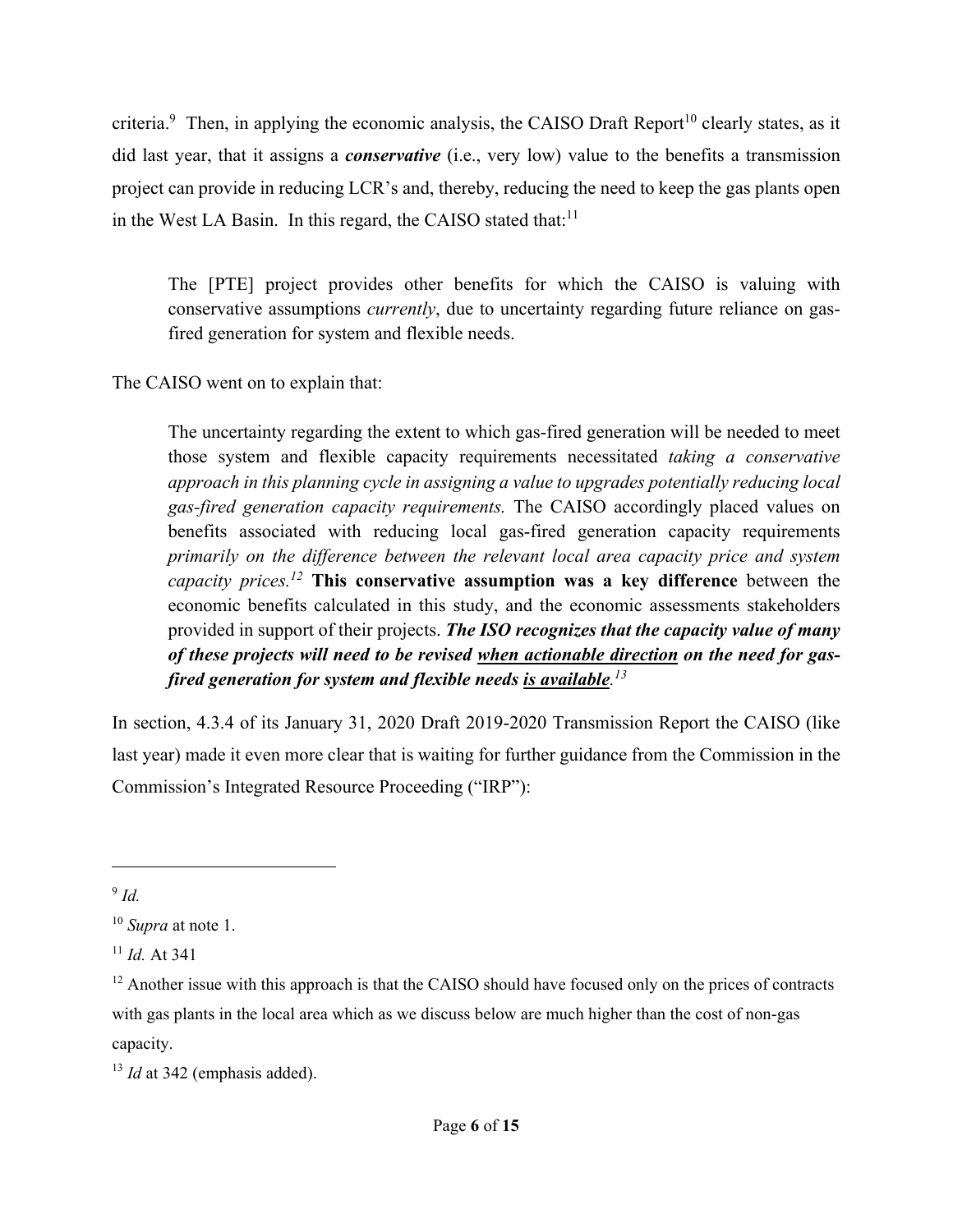**While future IRP efforts are expected to provide more guidance and direction regarding expectations for the gas-fired generation fleet at a policy level, without that broader system perspective available at this time,** the ISO has taken a conservative approach in assessing the value of a local capacity reduction benefit when considering a transmission reinforcement or other alternatives that could reduce the need for existing gas-fired generation providing local capacity.

Thus, ironically, the inclusion of the gas plants in the Commission's resource portfolio to address short term needs is causing the CAISO to assume that a transmission project like PTE that reduces LCR requirements in the West LA Basin by 1993 MWs—therefore allowing 1993 MWs of gas plants to close in LA-- is not entitled to much value because the gas plants are "assumed" to be inservice in the Commission's RSP. Obviously, this perverse result thwarts the SB 100 zero-carbon mandate that includes phasing out gas fired generation. Indeed, if the CAISO continues to place a low value on replacing the gas plants and rejects long-lead time transmission projects that not only allow the gas plants to close but are less expensive and provide more support for the grid, it will unnecessarily prolong the need to keep the gas plants open---the exact opposite result called for by SB 100.

Therefore, in ruling on the Proposed Decision, the Commission must clarify its intent with respect to the CAISO's planning for transmission to implement the RSP. SB 100 creates a clear State public policy requiring all reasonable efforts to achieve a zero-carbon portfolio and the closure of gas fired generation. Thus, the Commission should clarify that the CAISO, in its TPP, study an additional public policy sensitivity scenario to identify transmission projects that will allow gas plants to close while providing other renewable integration and LCR reduction benefits. And, the Commission should also request the CAISO, in selecting a public policy transmission alternative, to consider whether the transmission project alternative can provide enough grid support and operating flexibility.

As stated above, the Commission must inform the CAISO that while gas plants may be included in the RSP until alternatives are identified, the CAISO should initiate studies that determine which gas plants are not needed if transmission alternatives could permit their closure. without this direction, the inclusion of gas plants in the RSP will create a never-ending need for the gas plants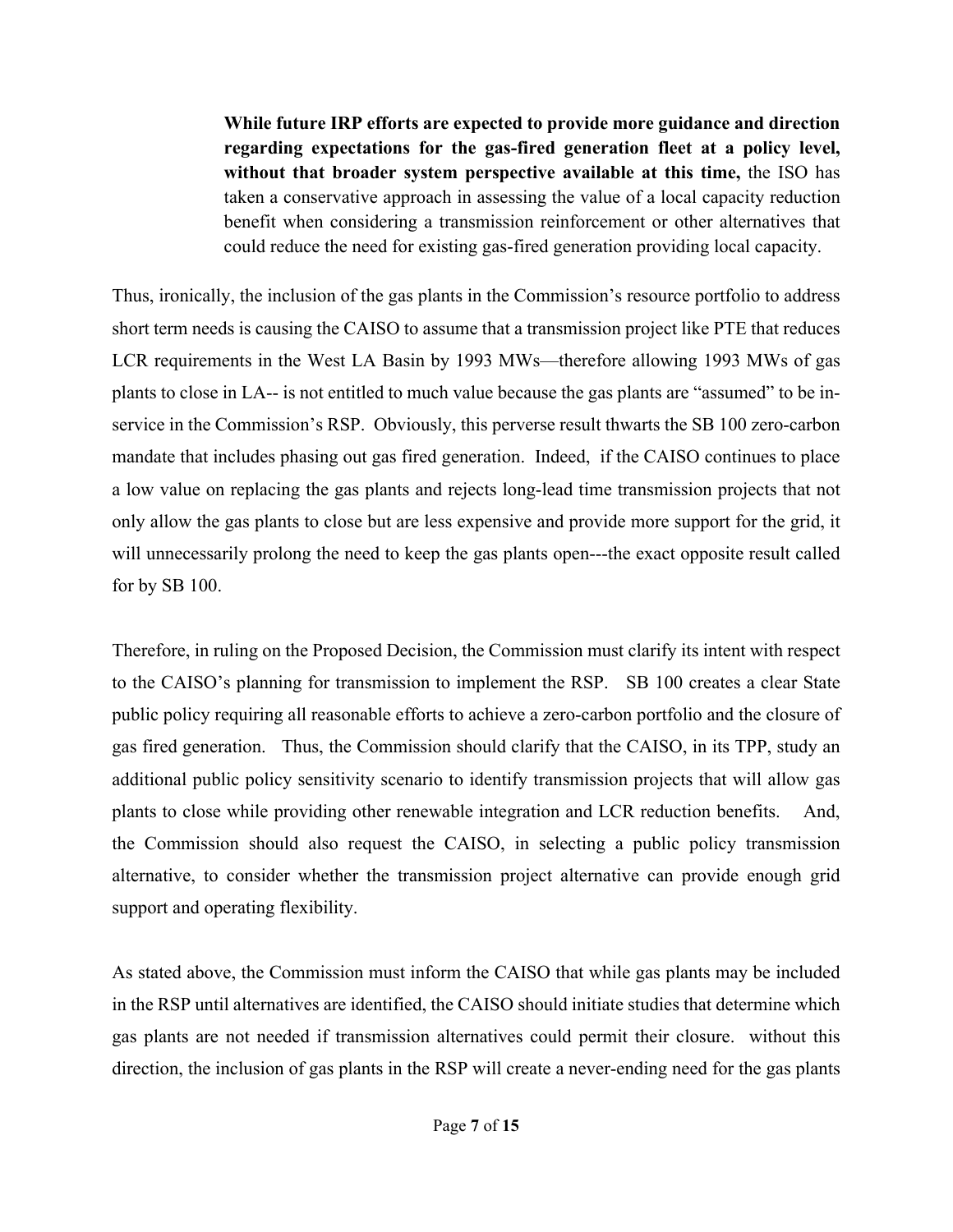even where the CAISO has expressly found that a transmission project like PTEP can allow almost 2,000 MWs of gas plants in West LA to close in 2027. Indeed, the Commission should make clear that any such transmission project addresses a compelling State public policy requirement and its realistic value should be reflected in the transmission planning process.

It is worth noting that, in its February 21, 2020 comments<sup>14</sup> on the CAISO's January 31, 2020 Draft Transmission Plan Report, Western Grid pointed out that with respect to the "flexibility" of gas fired plants, the PTEP converters with their grid forming attributes, can respond much faster than the synchronous generators used on gas fired units. The faster response applies both in reaction time and impact for AC voltage control and frequency stabilization while providing effective short circuit capacity and system damping requirements. In addition, PTEP can also deliver system flexibility to the locally constrained area.

To the extent that additional *system* capacity is a concern, certainly an additional 1,993 MW's of system capacity can be acquired by the 2027 projected in-service date of the PTEP (7 years from now). And, to the extent offshore wind (as opposed to existing capacity) is delivered to the LA Basin over a project like PTEP, any capacity value awarded to the offshore wind could replace the system capacity previously provided by gas plants. Otherwise, if a transmission alternative to gas plants is valued conservatively because of the perceived on-going need for additional system capacity, this perverse approach would simply ensure that the gas plants never close despite State policy to the contrary. .

To the extent that the CAISO has not sufficiently made its need for Commission guidance clear, the CAISO just recently filed comments in the Joint Agency SB 100 process and highlighted the need for additional transfer capacity into local capacity areas (including disadvantaged

<sup>14</sup> http://www.caiso.com/Documents/WesternGridComments-2019-2020TransmissionPlanningProcess-Feb072020Meeting.pdf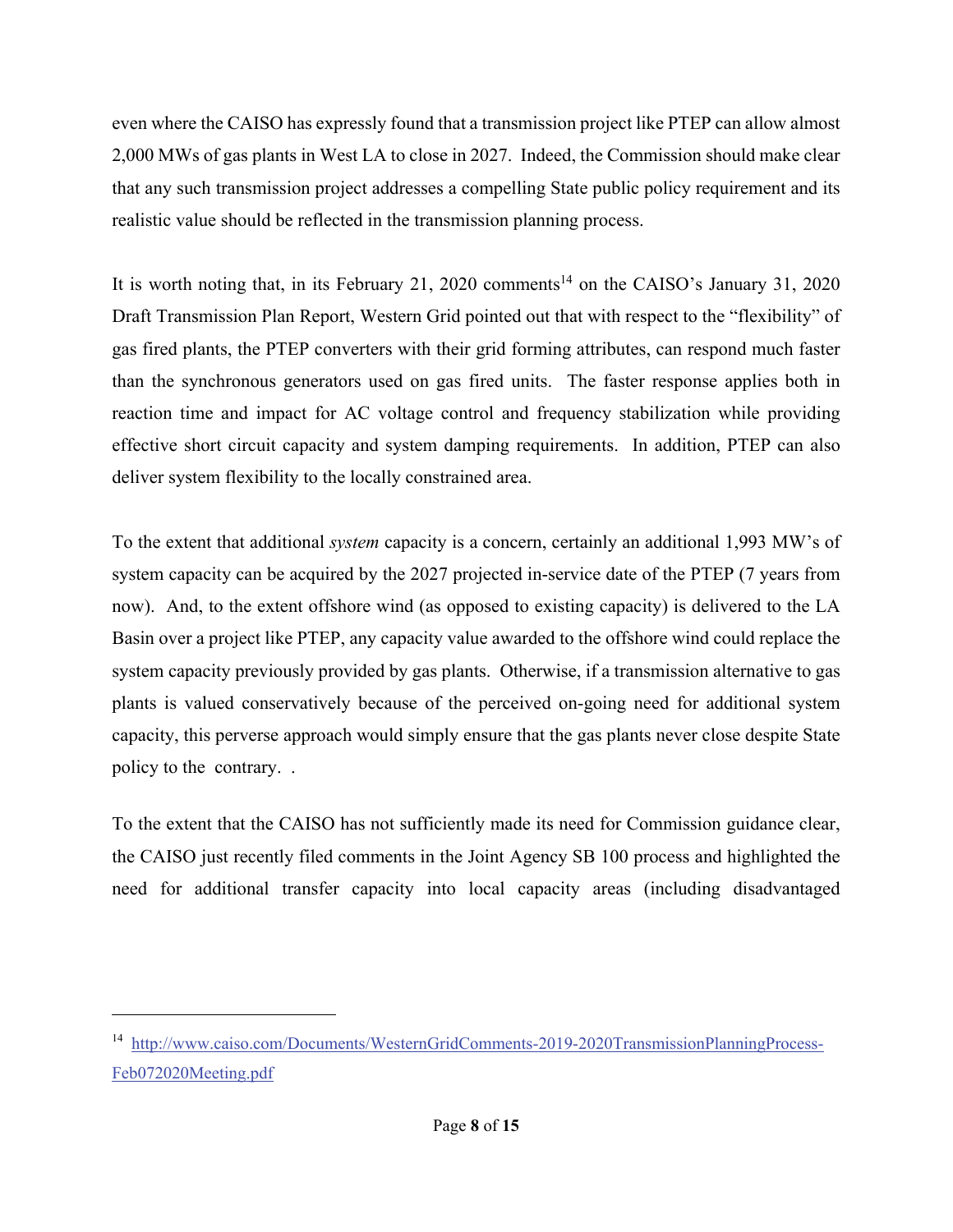neighborhoods) stating that **"policy makers need to decide when resources will be retired and/or new resources needed so that transmission solutions can be timely."15**

The additional clarity needed by the CAISO as described above can be easily provided in the Commission's ruling on Judge Fitch's Proposed Decision. By initiating studies now, the Commission will be better informed as to the transmission alternatives that will most certainly reduce the LCR need currently met by gas-fired resources. For example, if a project such as the PTEP were to be recommended and go into service by 2027, nearly 2000 MW of LCR capacity in the LA Basin would no longer be needed. , . The solution is clear, and the time for it is now. . To reach a zero-carbon portfolio by 2045, transmission will be needed and transmission involves long lead times as the CAISO has indicated. As the CAISOs has made very clear, the CAISO needs direction as to whether it should plan transmission that can reduce the need for gas plants if CAISO is going to be able to plan for such alternatives in a timely way. To be clear, no one should be concerned that the guidance requested herein will cause all gas plants to close anytime soon. However, a good faith effort to at least begin to plan for their phasing out is a good starting point and would provide a positive signal to several disadvantaged neighborhoods.

Importantly, a transmission project like PTEP whose cost is justified by reducing the need for gas plants in the LA Basin also provides the added benefit of allowing offshore wind to reach the LA Basin. In addition, as a subsea cable that will connect to LA from the west, PTEP can mitigate the risk of service interruptions on other parts of the transmission grid that affect LA due to wild fires—a benefit that is not easily calculated but clearly of immense value. Finally, in its February 21, 2020 comments to the CAISO on its Draft Report, Western Grid provided an analysis of the prices being paid to gas plants in LA for local capacity that demonstrates that those contract prices greatly exceed the cost of PTEP.16

<sup>&</sup>lt;sup>15</sup> Energy Commission Docket 19-SB-100, "Planning for reliability and resource adequacy under SB100-California ISO Presentation." (February 25, 22020)

<sup>16</sup> *Supr*a at note7.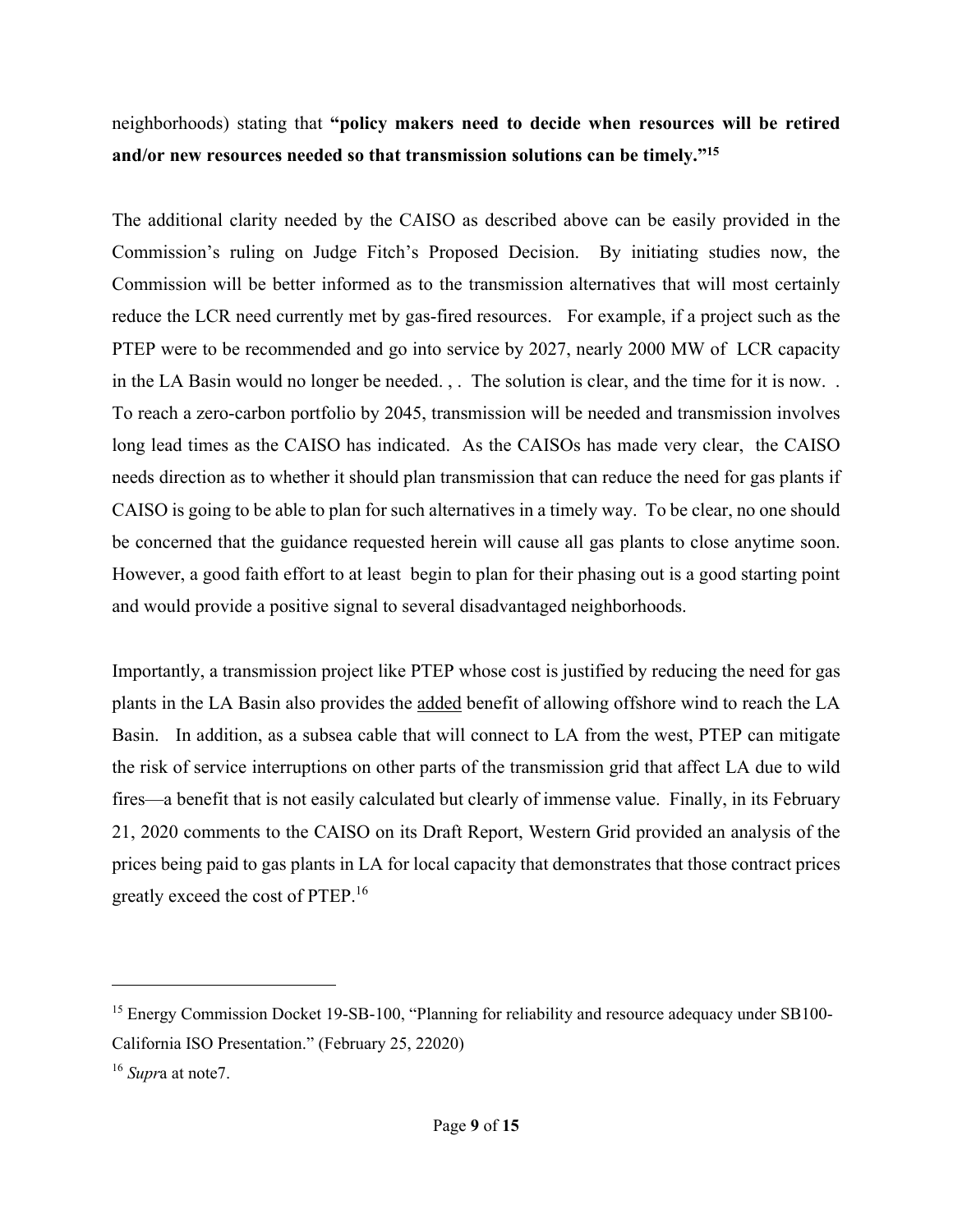## **THE COMMISSION SHOULD SEEK GREATER PORTFOLIO DIVERSITY BY PURSUING ALL CLEAN ENERGY ALTERNATIVES, PARTICULARLY IN-STATE RESOURCES LIKE OSW.**

OSW can be an important part of the clean energy portfolio. And, PTEP could also provide a path for OSW to be delivered into the LA area. The Proposed Decision, however, does not include OSW as part of the effort to achieve its SB 100 goals. It would adopt an RSP for 2030 that is overreliant on two technologies: solar resources for nearly half of *total* generation capacity; and extremely large increases in battery storage. While the RSP includes 973 MW of long-duration storage and a total of 3,443 MW of wind energy capacity, it is still lacking any reasonable level of diversity.

While the PTEP project can, as the CAISO has found, move existing capacity to the West LA basin and is, therefore, not dependent on OSW, Western Grid strongly supports the State's clean energy goals that are aggressive. The Commission's planning must be equally aggressive and err on the side of "least regrets". The Commission has been a leader in the move to clean energy, and that same vision is required to a greater extent now considering SB 100. Following California's initial lead to 100% zero-carbon resources, New York, New Jersey and the New England states are now moving quickly to substantially increase their renewable energy targets which include large quantities of OSW. Awards for significant amounts of OSW capacity have been issued by Massachusetts, New York, Connecticut, Rhode Island, New Jersey and Maryland, and additional solicitations are expected. For example, New York has announced an overall offshore wind program for 9,000 MWs of OSW capacity and in 2019 the state awarded contracts for 1,700 MWs. Similarly, New Jersey has announced a 7,500 MWs OSW program and this year issued its first award to an 1,100 MW project. The table below summarizes the OSW targets and completed solicitations in the northeastern states: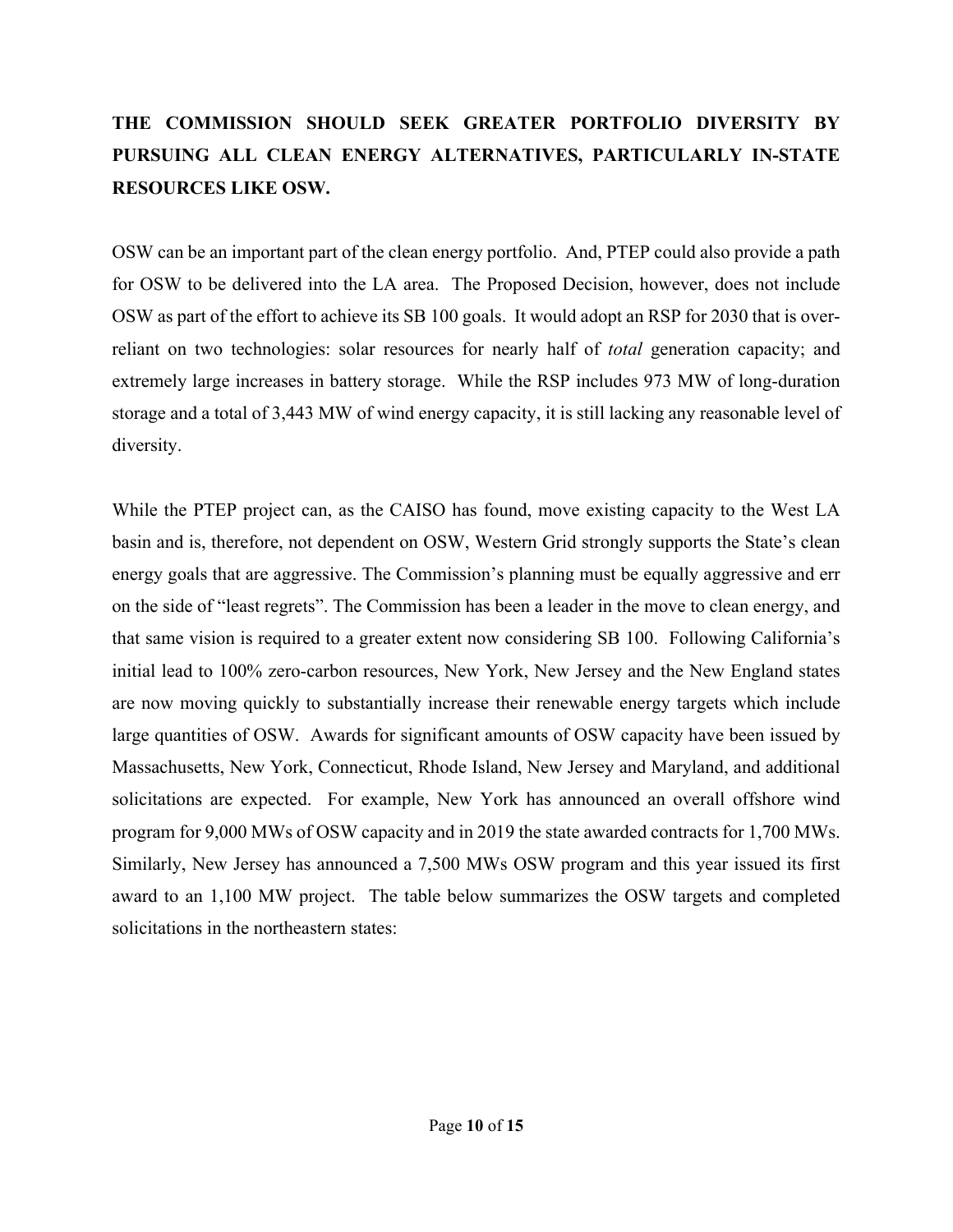| <b>State</b>  | <b>Announced OSW Program</b> | <b>Awards to Date (MW)</b> |
|---------------|------------------------------|----------------------------|
|               | (MW)                         |                            |
| Maine         | 12                           | $\boldsymbol{0}$           |
| Massachusetts | 3,200                        | 1,604                      |
| Rhode Island  | $\theta$                     | 430                        |
| Connecticut   | 2,000                        | 1,104                      |
| New York      | 9,000                        | 1,830                      |
| New Jersey    | 7,500                        | 1,100                      |
| Maryland      | 1,200                        | 370                        |

The increasing demand for OSW has led to drastic reductions in the cost of OSW energy and those cost reductions are projected to continue with the deployment of larger 10-12 MW turbines. *A recent Massachusetts OSW award came in at \$58/MWh* over the term of the contract.<sup>17</sup> OSW is a valuable resource that could make a strong contribution to California if the Commission takes the lead too make that happen. Including a commercially reasonable amount of OSW in the RSP starting in 2027, together with additional annual increments thereafter, is an important way for the Commission to add diversity to the portfolio and encourage the development of an OSW industry in California.

<sup>17</sup> https://www.bloomberg.com/news/articles/2020-02-11/shell-edp-set-record-low-price-for-u-s-offshorewind-power)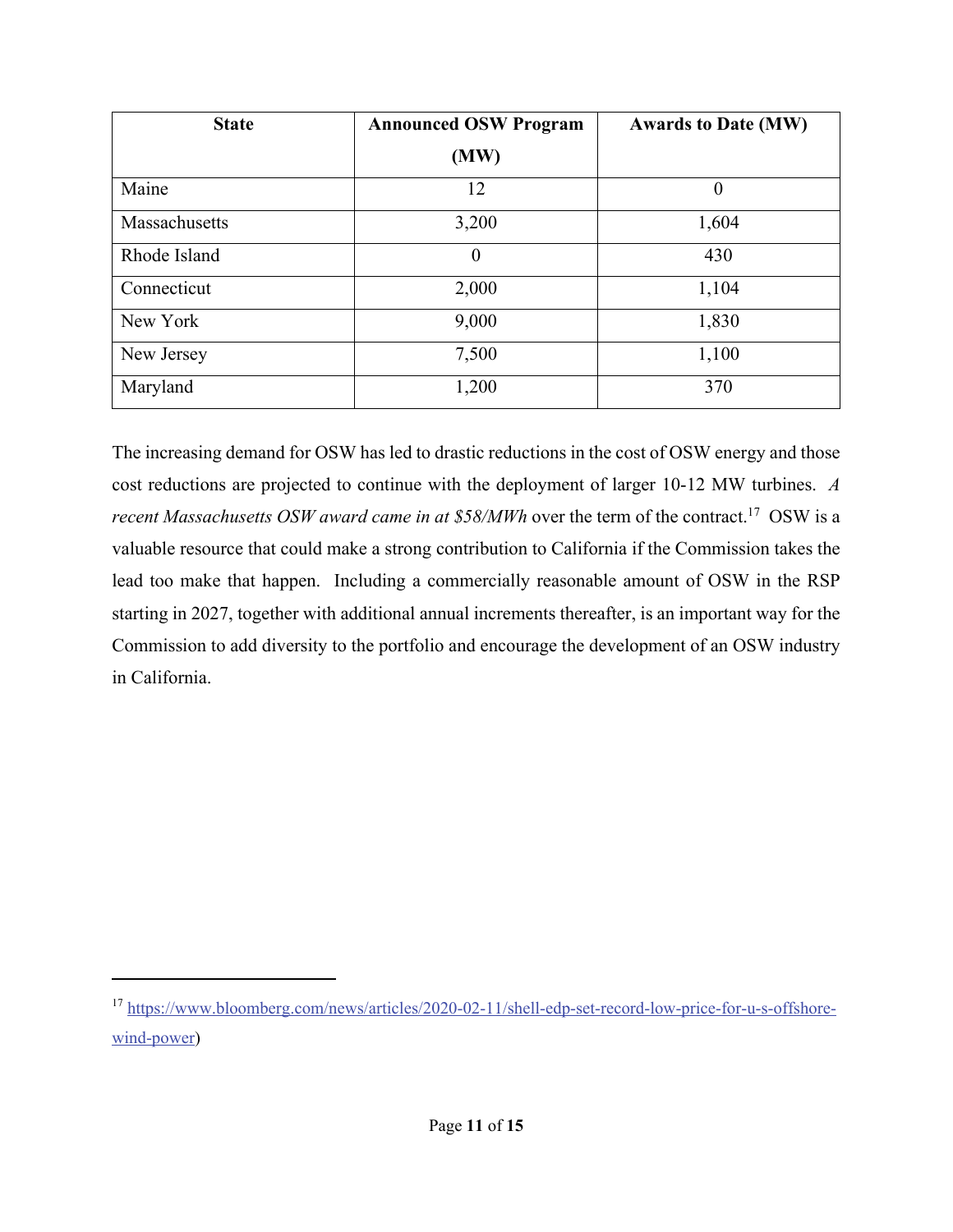#### **CONCLUSION**

The Commission has led the State and the country in securing the benefits of clean renewable energy and reducing carbon emissions. SB 100 requires the Commission to step forward once again and continue to lead the State in achieving the aggressive clean energy goals mandated by SB 100.

Thank you for the opportunity to offers these comments to assist the Commission in this important effort.

Respectfully submitted

/s/ Martin Walicki

Martin Walicki 4105 46th Street, NW Washington, DC 20016 Telephone: (202 )243-3052 Email: mwalicki@TRED-LLC.com

March 12, 2020

 *On behalf of Western Grid Development LLC*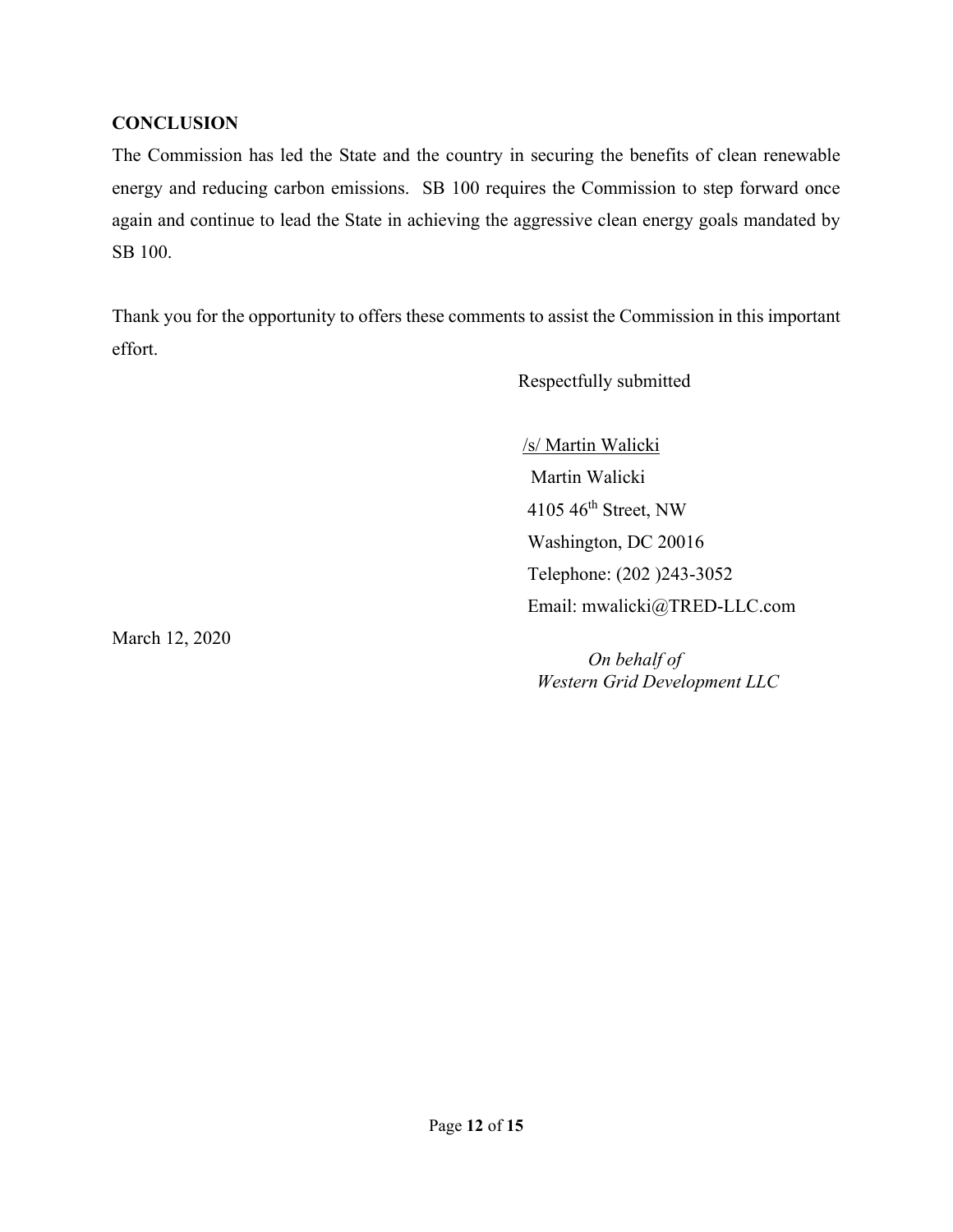#### **VERIFICATION**

I, Martin Walicki am a Vice President of Western Grid Development LLC and I am authorized to make this Verification on its behalf. I declare under penalty of perjury that the statements made in the foregoing copy of the "Comments of Western Grid Development LLC on Proposed Decision on Electric Resource Portfolios to Inform Integrated Resource Plans and Transmission Planning" are true of my own knowledge except as to the matters which are therein stated on information and belief, and as to those matters, I believe them to be true.

I declare under penalty of perjury that the foregoing is true and correct. Executed on March 12, 2020, at Washington, DC.

> /s/ *Martin Walicki*  Martin Walicki Vice President Western Grid Development LLC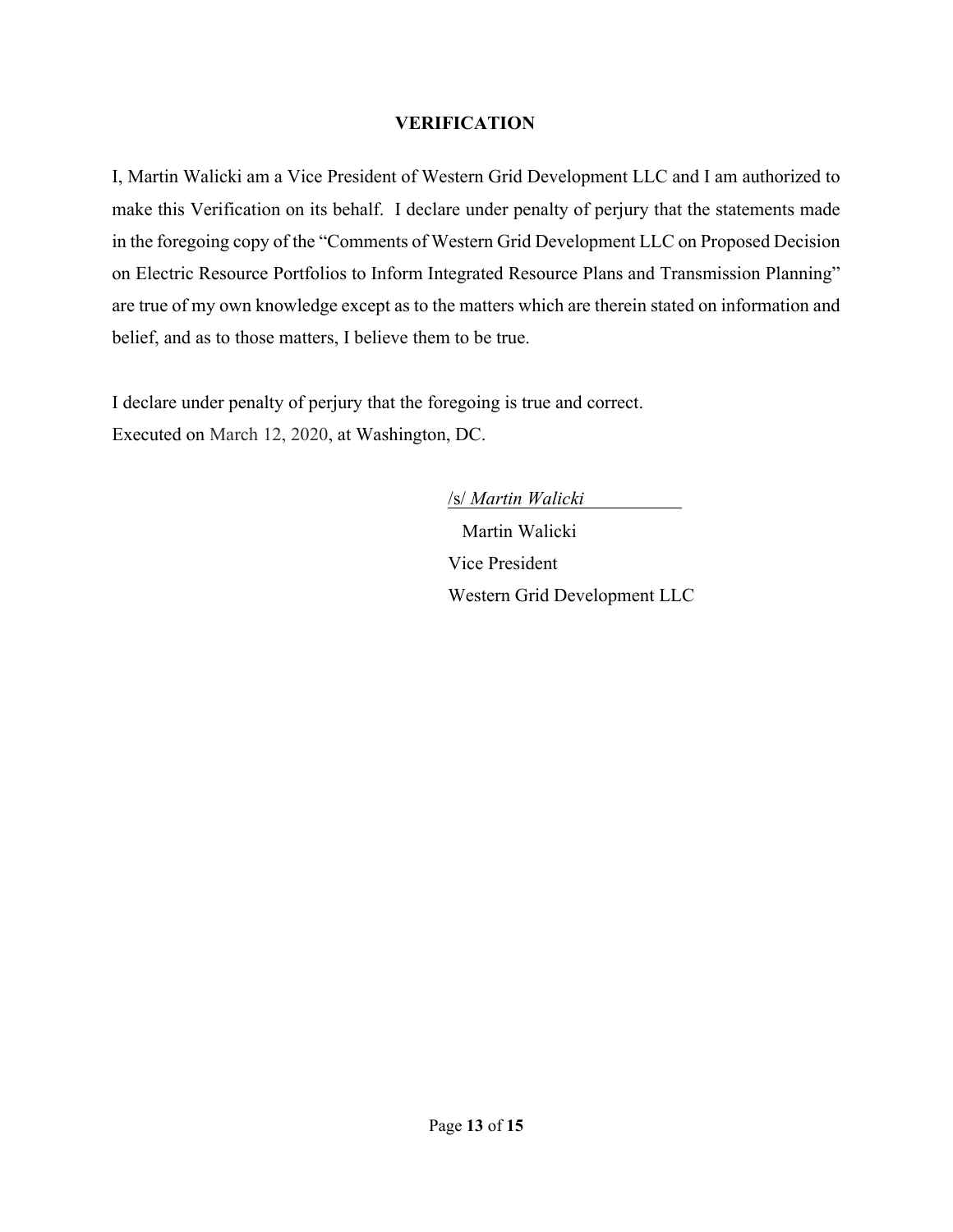#### **APPENDIX**

### **RECOMMENDED CHANGES TO PROPOSED DECISION**

#### **Proposed Additional Findings of Fact**

- A diverse resource portfolio is necessary to help the state reach its 2030 and 2045 GHG SB 100 requirements in a reliable and least-cost manner. Near-term advancement of all diverse clean energy resources, including offshore wind and associated transmission solutions that enable local gas-plant retirements, is required to achieve SB 100 State Public Policy.
- The CAISO requires further guidance from the Commission to clarify the extent to which the CAISO can plan for transmission solutions that reduce LCR's and thereby allow for the closure of gas fired generation that would be consistent with related needs for system capacity and system flexibility despite the inclusion of the gas plants in the RSP.
- The CAISO needs further guidance with respect to whether the reduction in LCR's that would allow for the closure of gas plants is consistent with the State public policies articulated in and required by SB 100.
- In order to begin the closure of gas fired generation required by SB 100, the inclusion of gas plants in the RSP should not be assumed to create a need for the gas plants.

### **Proposed Additional Conclusions of Law**.

• The Commission should, in the procurement track of this proceeding, evaluate offshore wind resources and other clean energy resources that would bring additional diversity to the RSP and help to ensure achievement of the SB 100 State public policy requirements.